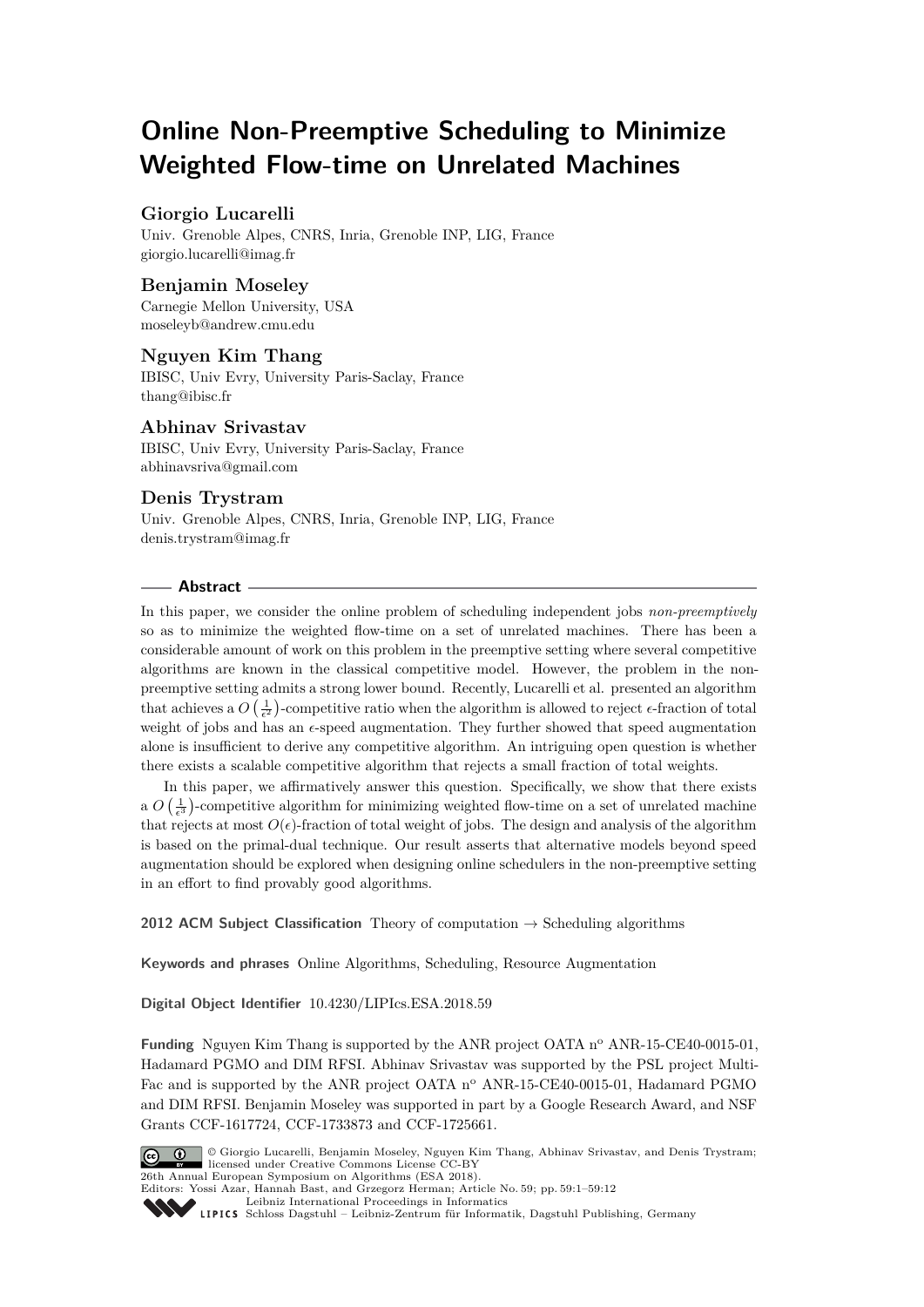#### **59:2 Online Non-Preemptive Scheduling to Minimize Weighted Flow-time**

# **1 Introduction**

In this work, we study the fundamental problem of online scheduling of independent jobs on unrelated machines. Jobs arrive over time and the online algorithm has to make the decision which job to process *non-preemptively* at any time on each machine. A job *j* is released at time  $r_i$  and takes  $p_{ij}$  amount of processing time on a machine *i*. Further, each job has a weight  $w_j$  that denotes its (relative) priority. Our aim is to design a non-preemptive schedule that minimizes the total weighted flow-time (or response time) quantity, i.e.,  $\sum_j w_j (C_j - r_j)$ where  $C_j$  denotes the completion time of job  $j$ .

We are interested in designing online non-preemptive scheduling problem in the worst-case model. Several strong lower bounds are known for simple instances [\[2,](#page-11-1) [4\]](#page-11-2). The main hurdle arises from two facts: the algorithm must be online and robust to all problem instances and the algorithmic decisions made should be of irrevocable nature. In order to overcome the strong theoretical lower bound, Kalyanasundaram and Pruhs [\[7\]](#page-11-3) and Phillips et al. [\[10\]](#page-11-4) proposed the analysis of scheduling algorithms in terms of the speed augmentation and machine augmentation, respectively. Together these augmentation are commonly referred to as resource augmentation. Here, the idea is to either give the scheduling algorithm faster processors or extra machines in comparison to the adversary. For preemptive problems, these models provide a tool to establish a theoretical explanation for the good performance of algorithms in practice. In fact, many practical heuristics have been shown to be competitive where the algorithm is given resource augmentation. In contrast, problems in the nonpreemptive setting have resisted against provably good algorithms even with such additional resources [\[9\]](#page-11-5).

Choudhury et al. [\[5\]](#page-11-6) proposed a new model of resource augmentation where the online algorithm is allowed to reject some of the arriving jobs, while the adversary must complete all jobs. Using a combination of speed augmentation and rejection, Lucarelli et al. [\[9\]](#page-11-5) break this theoretical barrier and gave a scalable algorithm for non-preemptive weighted flow-time problems. However, it remains an intriguing question about the power of rejection model in comparison to the previous ones.

Recently, Lucarelli et al.  $[8]$  showed that a  $O(1)$  competitive algorithm exists if all jobs have unit weight and one only rejects a constant fraction of the jobs. Their algorithm and analysis are closely tied to the unweighted case and there is no natural extension to the case where jobs have weights. The question looms, does there exist a constant competitive algorithm for non-preemptive scheduling to minimize weighted flow-time using rejection?

## **1.1 Our Result and Approach**

This paper gives the first algorithm with non-trivial guarantees for minimizing weighted flow time using rejection and no other form of resource augmentation. The main result of the paper is the following theorem. The theorem shows that constant competitiveness can be achieved by only rejecting a small faction of the total weight of the jobs.

<span id="page-1-0"></span>▶ **Theorem 1.** For the non-preemptive problem of minimizing weighted flow-time on unrelated *machines, there exists a*  $O(\frac{1}{\epsilon^3})$ *-competitive algorithm that rejects at most*  $O(\epsilon)$ *-fraction of total weight of the jobs for any*  $0 < \epsilon < 1$ *.* 

The algorithmic decisions are classified into three parts: dispatching, rejecting and scheduling policy. The scheduling follows HDF policy (Highest Density First) once jobs are assigned to the machines. At the arrival of a job, for each machine, the algorithm computes an approximate increase in the weighted flow-time and assigns the job to the machine with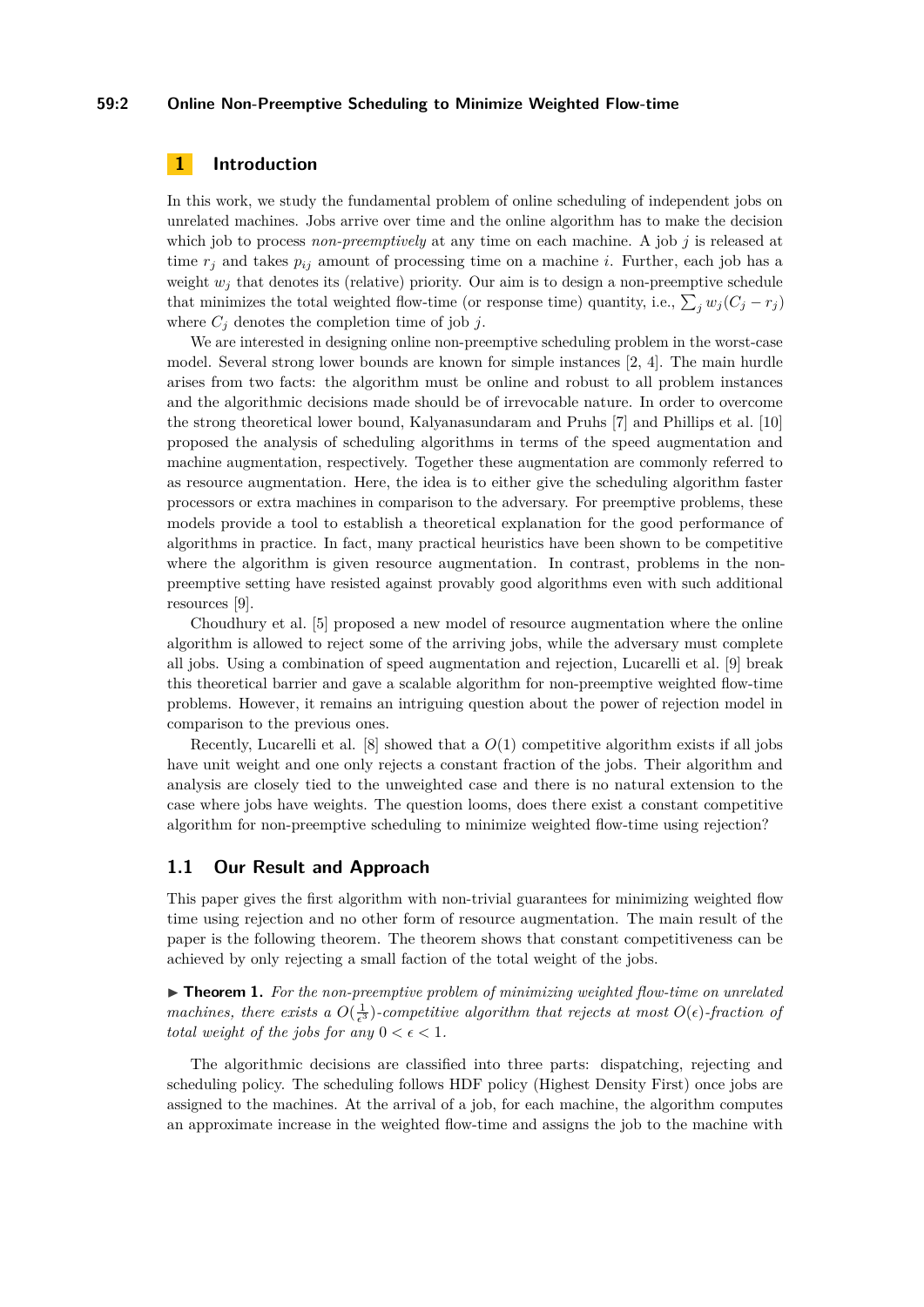#### **G. Lucarelli, B. Moseley, N. Kim Thang, A. Srivastav, and D. Trystram 59:3**

the least increase in the approximate weighted flow-time. To compute this quantity for a given machine, the algorithm considers the set of uncompleted jobs in the machine queue in the non-increasing order of densities and uses two different rejection policies.

The first rejection policy, referred as the *preempt* rule, rejects jobs that have already started processing if the total weight of newly arrived "high priority" jobs (high density jobs) exceeds a given threshold. Specifically, when a job starts executing, we associate a counter that keeps tracks of the total weight of newly arrived jobs. Once the value of this counter is at least  $1/\epsilon$  times the weight of the current executing job, the algorithm preempts the current executing job and rejects it. The rejected job is pushed out of the system so as to be never executed again.

We emphasize here a critical issue due to job rejection which is of different nature to speed augmentation. Observe that rejecting a job that has already started processing may cause a large decrease in the weighted flow-time of the jobs in the machine queue. Due to job arrivals and job rejections, quantities associated to the machine queue (for example the remaining job weight, etc) vary arbitrarily without any nice properties like monotonicity. That creates a significant challenge in the dual fitting analysis. To tackle this problem, we introduce the notion of *definitive completion time* for each job. Once a job is rejected or completed before its definitive completion time, the algorithm removes the job from the queue of the machine. However, for the purpose of analysis, the rejected jobs are still considered in the definition of dual variables until their definitive completion time. This ensures that for any fixed time, the weight of jobs not yet definitively completed increases with the arrival of new jobs (see Section [3.4](#page-7-0) for details).

The second rejection policy, referred as the *weight-gap* rule, rejects unprocessed "low priority" jobs (small density jobs) from the machine's queue. This policy simulates the  $\epsilon$ -speed-augmentation. In the particular case where all jobs have the same weight, this rejection policy rejects a "low priority" job for every  $1/\epsilon$  arrivals of new jobs. Due to the scheduling policy, if a "low priority" job is not rejected, then it will be completed last in the schedule (assuming no future job arrivals).

In the algorithm's schedule, future arriving jobs do not delay the rejected low priority jobs, while the later ones need to be completed in the adversary's schedule. This is where the algorithm benefits from the power of rejection. Specifically, the algorithm can use the difference between the rejection time and the definitive completion time of jobs to create a similar effect to speed augmentation. The key idea is to reject the low priority jobs so their total weight is comparable to jobs that arrive after them.

The definitive completion times play a crucial role so that the dual achieves a substantial value compared to the primal. By carefully choosing the definitive completion times of jobs, we manage to prove the competitive ratio of our algorithm with admittedly sophisticated analysis.

## **1.2 Related Works**

The problem of minimizing the total weighted flow-time has been extensively studied in the online scenario. For the preemptive problem, Chekuri et al. [\[4\]](#page-11-2) presented a *semi-online*  $O(\log^2 P)$ -competitive algorithm for a single machine, where P is the ratio of the largest to the smallest processing time of the instance. Later, Bansal and Dhamdhere [\[3\]](#page-11-8) proposed a *O*(log *W*)-competitive algorithm, where *W* is the ratio between the maximum and the minimum weights of the jobs. This was later improved in [\[2\]](#page-11-1). In contrast to the single-machine case, Chekuri et al. [\[4\]](#page-11-2) showed a  $\Omega(\text{min})$  $\sqrt{P}$ ,  $\sqrt{W}$ ,  $\frac{n}{m}$  $\frac{1}{4})$ ) lower bound for *m* identical machines. For the online non-preemptive problem of minimizing the total weighted flow-time, Chekuri et al. [\[4\]](#page-11-2) showed that any algorithm has at least  $\Omega(n)$  competitive ratio for single machine where *n* is the number of jobs.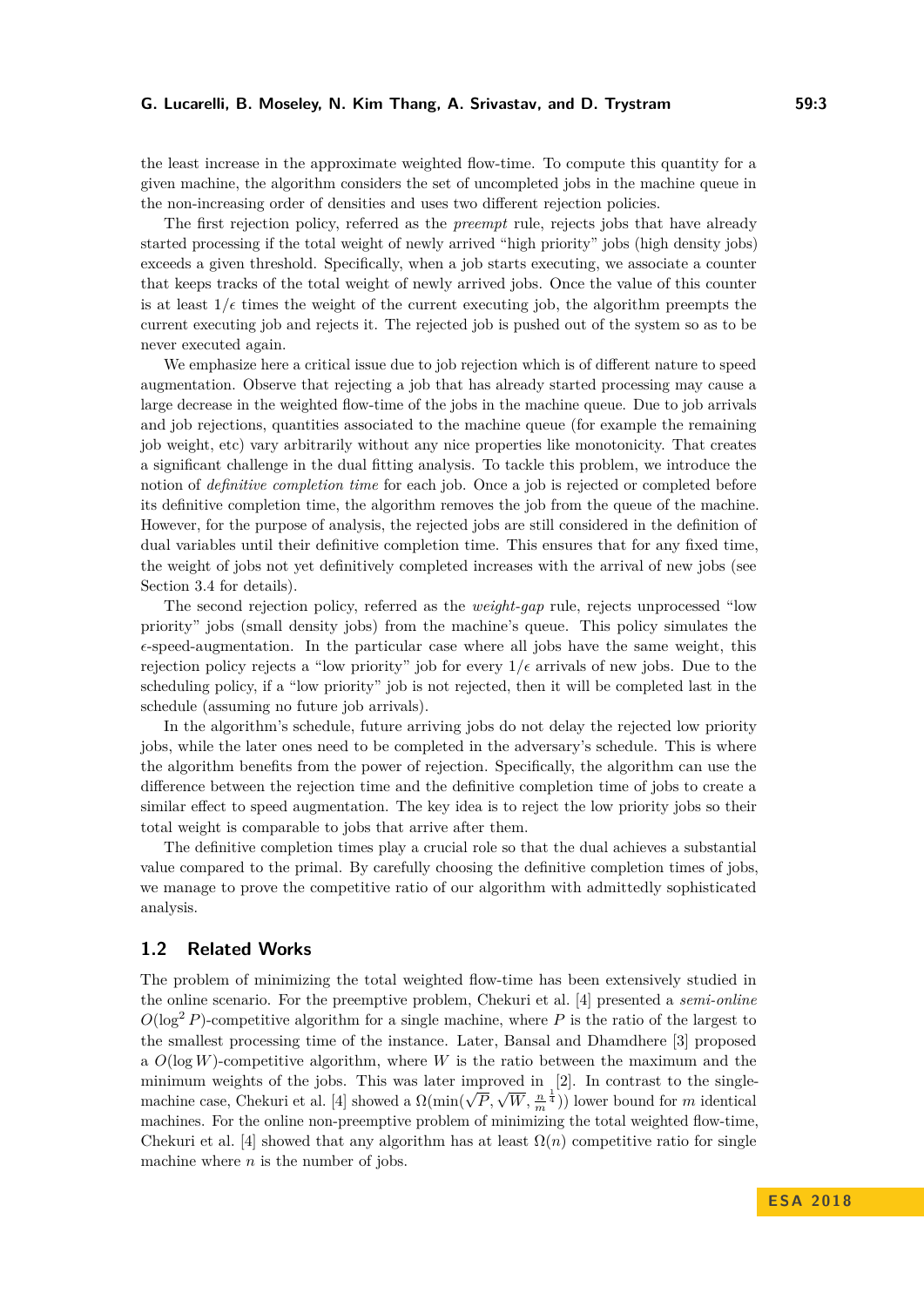## **59:4 Online Non-Preemptive Scheduling to Minimize Weighted Flow-time**

In speed-augmentation model, Anand et al. [\[1\]](#page-11-9) presented a scalable competitive algorithm for the preemptive problem on a set of unrelated machines. For the non-preemptive setting, Phillips et al. [\[10\]](#page-11-4) gave a constant competitive algorithm in identical machine setting that uses *m* log *P* machines (recall that the adversary uses *m* machines). They also showed that there exists a  $O(\log n)$ -machine  $O(1)$ -speed algorithm that returns the optimal schedule for the  $\alpha$  is a  $O(\log n)$ -macnine  $O(1)$ -speed algorithm that returns the optimal schedule for the unweighted flow-time objective. Epstein et al. [\[6\]](#page-11-10) proposed an *l*-machines  $O(\min{\{\sqrt{\overline{P}}, \sqrt{\overline{P}}\}})$ competitive algorithm for the unweighted case on a single machine. This algorithm is optimal up to a constant factor for constant  $\ell$ .

Lucarelli et al. [\[9\]](#page-11-5) presented a strong lower bound on the competitiveness for the weighted flow-time problem on a single machine that uses arbitrarily faster machine than that of the adversary. Choudhury et al. [\[5\]](#page-11-6) extended the resource augmentation model to allow *rejection*, according to which the algorithm does not need to complete all jobs and some of them can be rejected. Using a combination of speed augmentation and rejection, Lucarelli et al. [\[9\]](#page-11-5) gave a constant competitive algorithm for the weighted flow-time problem on a set of unrelated machines. In particular, they showed that there exists a  $O(1/\epsilon^2)$ -competitive algorithm that uses machines with speed  $(1 + \epsilon)$  and rejects at most an  $\epsilon$ -fraction of jobs for arbitrarily small  $\epsilon > 0$ . Recently, Lucarelli et al. [\[8\]](#page-11-7) provided a scalable competitive algorithm for the case of (unweighted) flow time where there is no speed augmentation.

# **2 Definitions and Notations**

# **2.1 Problem definition**

We are given a set M of unrelated machines and a set of jobs  $\mathcal J$  that arrive online. Each job *j* is characterized by its release time  $r_j$  and its weight  $w_j$ . If job *j* is executed on machine *i*, it has a processing requirement of *pij* time units. The goal is to schedule jobs *non-preemptively*. Given a schedule S, the *completion time* of the job *j* is denoted by  $C_j^{\mathcal{S}}$ . The *flow-time* of *j* is defined as  $F_j^{\mathcal{S}} = C_j^{\mathcal{S}} - r_j$ , which is the total amount of time job *j* remains in the system. The objective is to minimize the weighted flow-times of all jobs, i.e.,  $\sum_{j\in\mathcal{J}} w_j F_j^{\mathcal{S}}$ . In the following section we formulate this problem as a linear program.

## **2.2 Linear Programming Formulation**

The LP formulation presented below is an extension of those used in the prior works of [\[1,](#page-11-9) [9\]](#page-11-5). For each job *j*, machine *i* and time  $t \geq r_j$ , there is a binary variable  $x_{ijt}$  which indicates if *j* is processed or not on *i* at time *t*. The problem of minimizing weighted flow-time can be expressed as:

$$
\min \sum_{i,j,t} w_j \left( \frac{t - r_j}{p_{ij}} + 21 \right) x_{ijt}
$$

$$
\sum_{i,t} \frac{x_{ijt}}{p_{ij}} = 1 \qquad \qquad \forall j \tag{1}
$$

$$
\sum_{j} x_{ijt} \le 1 \qquad \qquad \forall i, t \tag{2}
$$

<span id="page-3-0"></span>
$$
x_{ijt} \in \{0, 1\} \qquad \forall i, j, t \ge r_j \tag{3}
$$

The objective value of the above integer program is at most a constant factor than that of the optimal preemptive schedule. The above integer program can be relaxed to a linear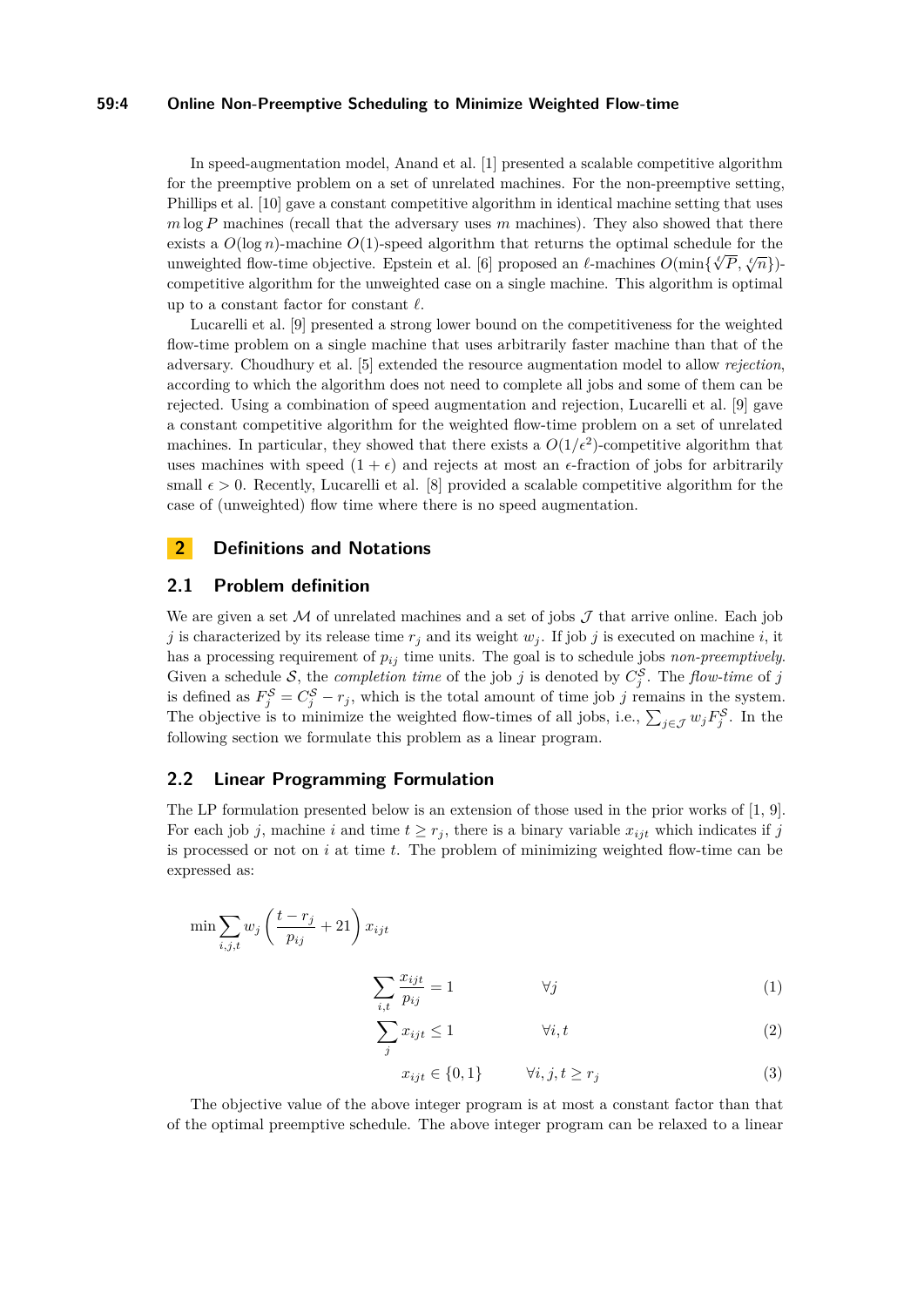program by replacing the integrality constraints of  $x_{iji}$  with  $0 \leq x_{iji} \leq 1$ . The dual of the relaxed linear program can be expressed as follows:

$$
\max \sum_{j} \alpha_{j} - \sum_{i,t} \beta_{it}
$$
\n
$$
\alpha_{j} \qquad \beta \qquad \text{and} \qquad \qquad \alpha_{j+1} \qquad \text{and} \qquad \qquad \alpha_{j+1} \qquad \text{and} \qquad \qquad \alpha_{j+1} \qquad \text{and} \qquad \qquad \alpha_{j+1} \qquad \text{and} \qquad \qquad \alpha_{j+1} \qquad \text{and} \qquad \qquad \alpha_{j+1} \qquad \text{and} \qquad \qquad \alpha_{j+1} \qquad \text{and} \qquad \qquad \alpha_{j+1} \qquad \text{and} \qquad \qquad \alpha_{j+1} \qquad \text{and} \qquad \qquad \alpha_{j+1} \qquad \text{and} \qquad \qquad \alpha_{j+1} \qquad \text{and} \qquad \qquad \alpha_{j+1} \qquad \text{and} \qquad \qquad \alpha_{j+1} \qquad \text{and} \qquad \qquad \alpha_{j+1} \qquad \text{and} \qquad \qquad \alpha_{j+1} \qquad \text{and} \qquad \qquad \alpha_{j+1} \qquad \text{and} \qquad \qquad \alpha_{j+1} \qquad \text{and} \qquad \qquad \alpha_{j+1} \qquad \text{and} \qquad \qquad \alpha_{j+1} \qquad \text{and} \qquad \qquad \alpha_{j+1} \qquad \text{and} \qquad \qquad \alpha_{j+1} \qquad \text{and} \qquad \qquad \alpha_{j+1} \qquad \text{and} \qquad \qquad \alpha_{j+1} \qquad \text{and} \qquad \qquad \alpha_{j+1} \qquad \text{and} \qquad \qquad \alpha_{j+1} \qquad \text{and} \qquad \qquad \alpha_{j+1} \qquad \text{and} \qquad \qquad \alpha_{j+1} \qquad \text{and} \qquad \qquad \alpha_{j+1} \qquad \text{and} \qquad \qquad \alpha_{j+1} \qquad \text{and} \qquad \qquad \alpha_{j+1} \qquad \text{and} \qquad \qquad \alpha_{j+1} \qquad \text{and} \qquad \qquad \alpha_{j+1} \qquad \text{and} \qquad \qquad \alpha_{j+1} \qquad \text{and} \qquad \qquad \alpha_{j+1} \qquad \
$$

$$
\frac{\alpha_j}{p_{ij}} - \beta_{it} \le w_j \left( \frac{t - r_j}{p_{ij}} + 21 \right) \qquad \forall i, j, t \ge r_j \tag{4}
$$

<span id="page-4-0"></span>
$$
\beta_{it} \ge 0 \qquad \forall i, t \tag{5}
$$

For the *rejection model* considered in this work, it is assumed that the algorithm is allowed to reject jobs. Rejection can be interpreted in the primal LP by only considering constraints corresponding to non-rejected jobs. That is, the algorithm does not have to satisfy the constraint [\(1\)](#page-3-0) for rejected jobs.

# **2.3 Notations**

In this section, we define notations that will be helpful during the design and analysis of the algorithm.

- $t^-$  denotes the time just before *t* that is,  $t^- = t \epsilon'$  for an arbitrarily small value of  $\epsilon' > 0.$
- $U_i(t)$  denotes the set of pending jobs at time *t* on machine *i*, i.e., the set of jobs dispatched to *i* that have not yet completed and also have not been rejected until *t*.
- $\kappa_i(t)$  denotes the job currently executing on machine *i* at time *t*.  $\mathbf{r}$
- $V_i(t)$  denotes the set of unprocessed jobs in  $U_i(t)$  that is  $V_i(t) = U_i(t) \setminus {\kappa_i(t)}$ . Throughout this paper, we assume that the jobs in  $V_i(t)$  are indexed in non-increasing order of their densities that  $\delta_{i1} \geq \delta_{i2}, \ldots, \geq \delta_{i|V_i(t)|}$ .
- $\nu_i(t)$  denotes the smallest density job in *V<sub>i</sub>*(*t*).
- $R_i^1(a, b)$  denotes the set of jobs rejected due to the *prempt* rule (to be defined later) during time interval  $(a, b]$ . In particular,  $R_i^1(t)$  is the set of job rejected at time  $t$  due to the *prempt rule*.
- Similarly,  $R_i^2(a, b)$  denotes the set of jobs rejected due to the *weight-gap* rule (also to be defined later) during time interval  $(a, b]$ . In particular,  $R_i^2(t)$  is the set of job rejected at time *t* due to the weight-gap rule.
- $q_{ij}(t)$  denotes the remaining processing time of *j* at a time *t* on machine *i*.
- $\delta_{ij}$  is the density of a job *j* on machine *i* that is  $\delta_{ij} = \frac{w_i}{p_{ij}}$ .
- $S_j$  denotes the starting of job *j* on some machine *i*. If a job is rejected before it starts executing, set  $S_j = \infty$ .
- By the previous definitions, it follows that  $R_i^1(r_j), R_i^2(r_j) \subseteq U(r_j^-) \cup \{j\}$  and  $U(r_j) =$  $(U(r_j^-) \cup \{j\}) \setminus \{R_i^1(r_j) \cup R_i^2(r_j)\}.$

# **3 The Algorithm**

In this section, we describe our algorithm. Specifically, we explain how to take the following decisions: *dispatching* that is to decide the machine assignment of jobs; *scheduling* that is to decide which jobs to process at each time; and *rejection*. The algorithm is denoted by A. Let  $0 < \epsilon < 1$  be an arbitrarily small constant. Note that the proposed algorithm rejects an  $O(\epsilon)$ -fraction of the total weight of jobs and dispatches each job to a machine upon its arrival.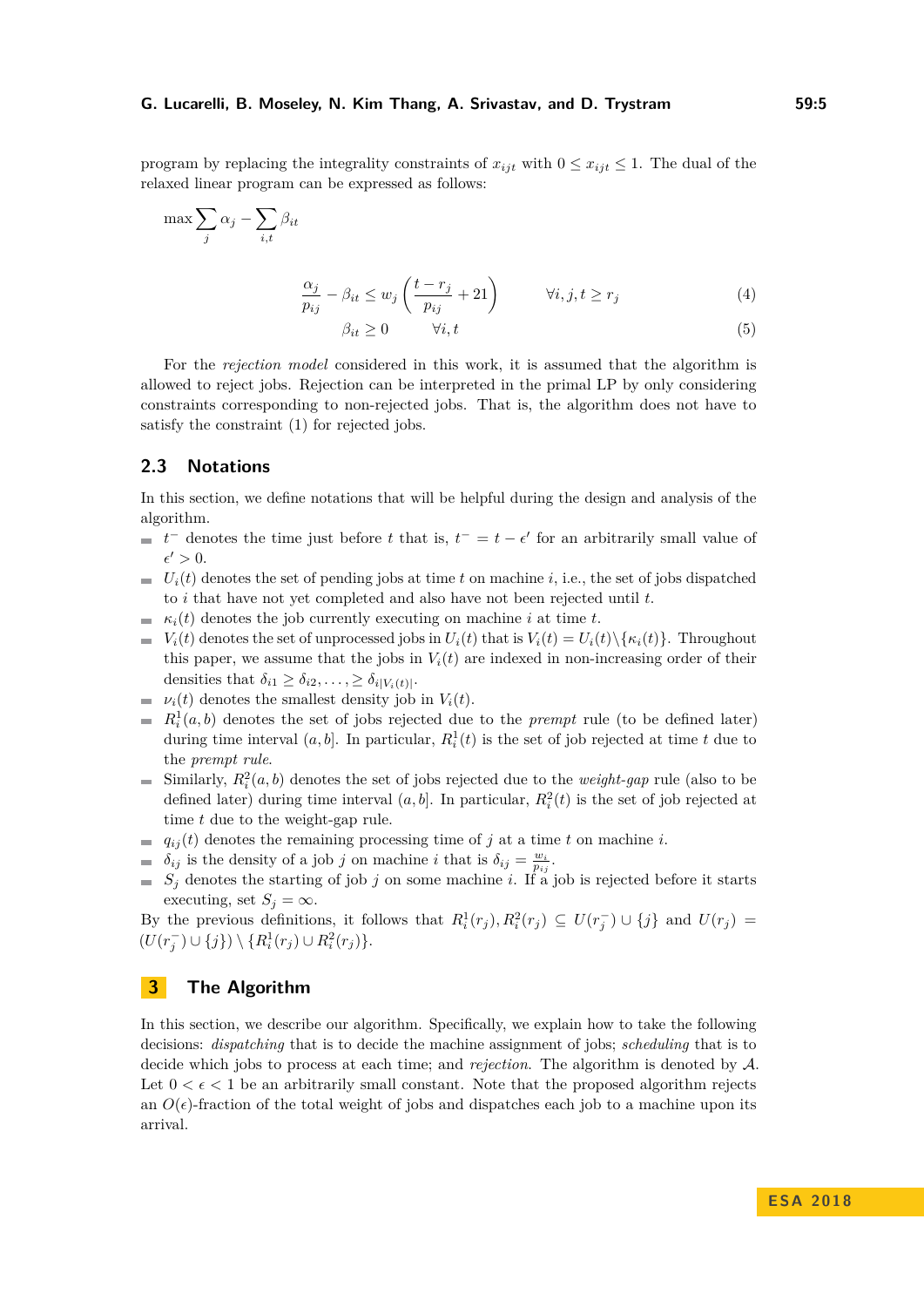#### **59:6 Online Non-Preemptive Scheduling to Minimize Weighted Flow-time**

# **3.1 Scheduling policy**

At each time *t* if the machine *i* is *idle* either due to the rejection of a job or due to the completion of a job, then the algorithm starts executing the job *j* with the highest density among all the jobs in  $U_i(t)$ , *i.e.*  $j = \arg \max_{h \in U_i(t)} \delta_{ih}$ . In case of ties, the algorithm selects the job with the earliest release time.

# **3.2 Rejection policies**

Our algorithm uses two different rules for rejecting jobs. The first rule called as the *preempt rule*, bounds the total weight of "high priority" jobs that arrive during the execution of a job. The second rule called as the *weight-gap* rule, helps the algorithm to balance the total amount of weight of low density jobs. The algorithm associates two counters,  $\text{count}_{j}^1$  and count<sup>1</sup>/<sub>j</sub>, with each job *j* which are both initialized to 0 at  $r_j$ .

- **1. Preempt rule**: Let  $j = \kappa_i(t)$  be the job processing on *i* at time *t*. During the processing of *j*, if a new job *j*' is dispatched to *i* then count<sup>1</sup><sub>*j*</sub> is incremented by  $w_{j'}$ . Let *k* be the earliest job released and dispatched to machine *i* during the execution of *j* such that count $j \geq w_j/\epsilon$ , if it exists. At  $r_k$ , the algorithm interrupts the processing of *j* and rejects it, that is  $R_i^1(r_k) = \{j\}$ . If no job is rejected due to the *preempt* rule at  $r_k$ , then we set  $R_i^1(r_k) = \emptyset.$
- **2. Weight-gap rule:** We associate a function  $W_i(t): \mathbb{R}^+ \to \mathbb{R}^+$  with each machine *i* which is initialized to 0 for every *t*. Informally  $W_i(t)$  represents the total budget for future rejections. If a job *j* is dispatched to machine *i* then  $W_i(t)$  for  $t \geq r_i$  is updated according to the following policy.

Let  $V = V_i(r_j^-) \cup \{j\}$ . Assume that the jobs in *V* are indexed in non-increasing order of their densities that is,  $\delta_{i1} \geq \delta_{i2} \geq \ldots \geq \delta_{i\nu}$ , where the job with index  $\nu$  is the smallest density job in *V* . Note that the job *j* is included in this ordering. Let *s* be the smallest index in  $\{1, 2, \ldots, \nu\}$  such that:

$$
\sum_{h=s}^{\nu} w_h \le \epsilon (W_i(t^-) + w_j) < \sum_{h=(s-1)}^{\nu} w_h \tag{6}
$$

We say that no such job with index *s* exists if and only if  $w_{\nu} > \epsilon(W_i(t^-) + w_j)$ . Algorithm [1](#page-6-0) defines the set of jobs  $R_i^2(r_j)$ . The algorithm rejects the jobs in  $R_i^2(r_j)$  and updates  $W_i(t)$ as follows:

$$
W_i(t) = \max\{0, W_i(r_j^-) + w_j - \sum_{h \in R_i^2(r_j)} w_h / \epsilon\}, \qquad \forall t \ge r_j
$$
 (7)

The following lemma describes some properties arising due to the *weight-gap* rule.

▶ **Lemma 2.** *The following properties hold.* 

- **(Property 1)** If  $R_i^2(r_j) = \{v_i(r_j^-, j)\}$  or  $R_i^2(r_j) = \{(s-1), \ldots, v\}$  then  $W_i(r_j) = 0$ .
- **(Property 2)**  $\epsilon W_i(t) < w_{\nu_i(t)}$  for every pair of i, t.

**(Property 3)** Let  $w_{R_i^2(r_j)}$  denote the weight of smallest density job in  $R_i^2(r_j)$ . If  $j \notin R_i^2(r_j)$  $then \sum_{h \in R_i^2(r_j)} w_h - w_{|R_i^2(r_j)|} \leq 2\epsilon w_j.$ 

**(Property 4)** If  $j \in R_i^2(r_j)$ , then  $R_i^2(r_j) = \{j\}$  or  $\{j, \nu_i(r_j^-)\}$ .

**I Lemma 3.** The total weight of jobs rejected by the preempt rule is at most  $O(\epsilon)$ -fraction *of the total weight of jobs in* J *.*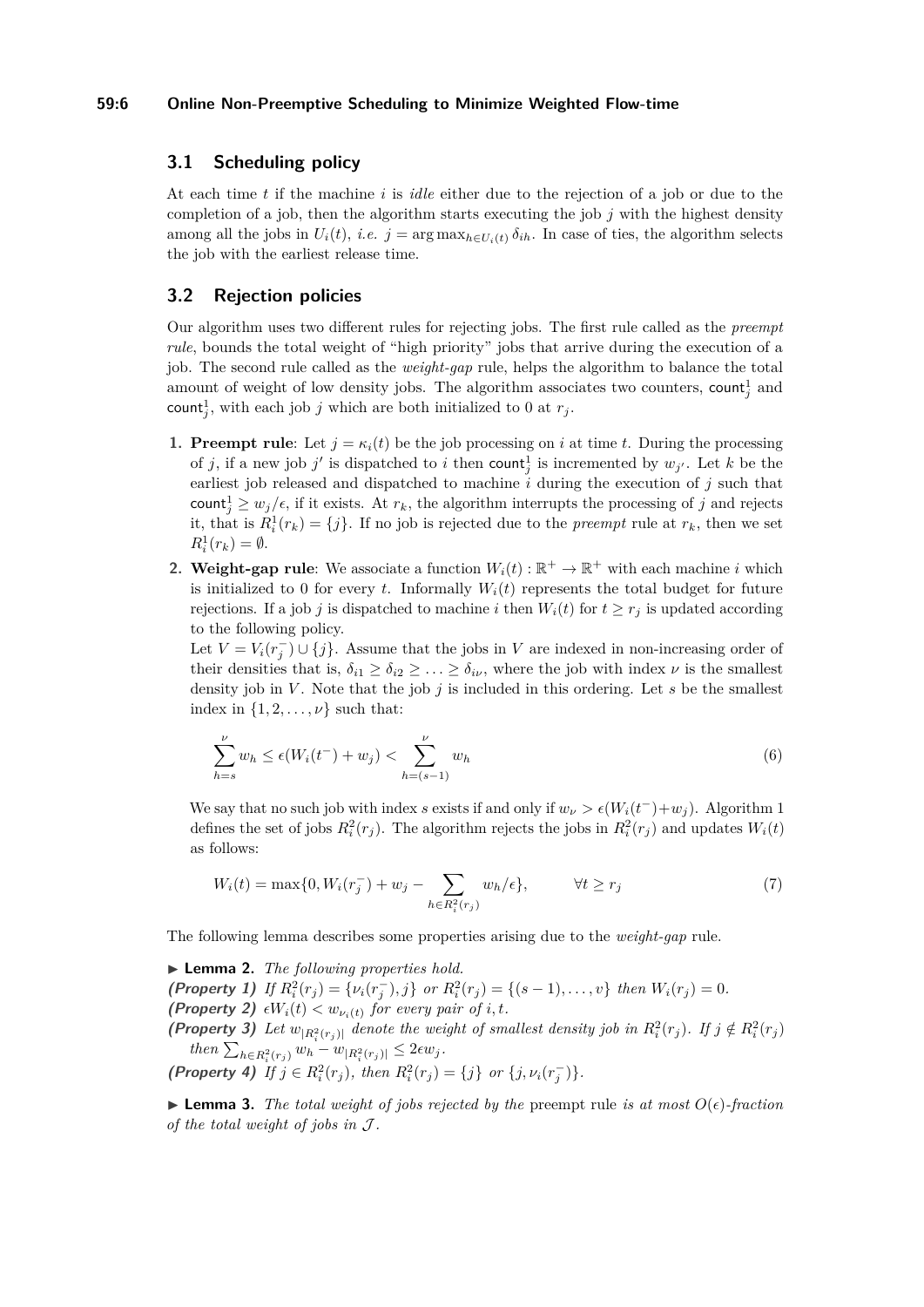<span id="page-6-1"></span><span id="page-6-0"></span>

| Algorithm 1 Weight-gap Rejection Rule. |                                                                                             |
|----------------------------------------|---------------------------------------------------------------------------------------------|
|                                        | 1: if no job with index $s$ exists then                                                     |
| 2:                                     | if j is not the smallest density job in $V$ then                                            |
| 3:                                     | No job is rejected that is, $R_i^2(r_j) := \emptyset$                                       |
| 4:                                     | else                                                                                        |
| 5:                                     | {j is the smallest density job in V that is, j is the job with index $\nu$ }                |
| 6:                                     | $\{v_i(r_i^{-})$ is the job with index $\nu-1\}$                                            |
| 7:                                     | if $p_{ij} \geq \epsilon p_{i(\nu-1)}$ then                                                 |
| 8:                                     | No job is rejected that is, $R_i^2(r_j) := \emptyset$                                       |
| 9:                                     | $_{\rm else}$                                                                               |
| 10:                                    | count $_{(\nu-1)}^2 := \text{count}_{(\nu-1)}^2 + w_j$                                      |
| 11:                                    | if count $_{(\nu-1)}^2 \geq w_{(\nu-1)}$ then                                               |
| 12:                                    | Reject $j$ and $\nu_i(r_j^-)$ that is, $R_i^2(r_j):=\{j, \nu_i(r_i^-)\}$                    |
| 13:                                    | else                                                                                        |
| 14:                                    | No job is rejected that is, $R_i^2(r_j) := \emptyset$                                       |
|                                        | $15:$ else                                                                                  |
| 16:                                    | $\{a\}$ job with index s exists $\}$                                                        |
| 17:                                    | if $w_j \geq w_{(s-1)}/\epsilon$ then                                                       |
| 18:                                    | Reject jobs with indices $s-1,\ldots,\nu$ in V that is, $R_i^2(r_j) := \{s-1,\ldots,\nu\}$  |
| 19:                                    | else                                                                                        |
| 20:                                    | $\{w_i < w_{(s-1)}/\epsilon\}$                                                              |
| 21:                                    | <b>if</b> j is not one of the jobs in $s, , \nu$ that is, $j \notin \{s, , \nu\}$ then      |
| 22:                                    | Reject jobs with indices $s, \ldots, \nu$ in V that is, $R_i^2(r_j) := \{s, \ldots, \nu\}$  |
| 23:                                    | else                                                                                        |
| 24:                                    | $\{j \in \{s, \ldots, \nu\}\}\$                                                             |
| 25:                                    | $count_{(s-1)}^2 := count_{(s-1)}^2 + w_j$                                                  |
| 26:                                    | if count $_{(s-1)}^2 \geq w_{(s-1)}$ then                                                   |
| 27:                                    | Reject jobs with indices $s-1,\ldots,\nu$ in V that is, $R_i^2(r_j) := \{s-1,\ldots,\nu\}.$ |
| 28:                                    | else                                                                                        |
| 29:                                    | Reject jobs with indices $s, \ldots, \nu$ in V that is, $R_i^2(r_j) := \{s, \ldots, \nu\}.$ |

<span id="page-6-2"></span>**Proof.** From *preempt* rule, it follows that each job *j* can be associated with a set of jobs such that their total weight is at most  $w_j/\epsilon$ . For every pair of  $j, j'$  and  $j \neq j'$ , the intersection of the associated sets is empty and hence the lemma follows.  $\blacktriangleleft$ 

 $\blacktriangleright$  **Lemma 4.** *The total weight of jobs rejected by the weight-gap rule is at most*  $O(\epsilon)$ -fraction *of the total weight jobs in* J *.*

## **3.3 Dispatching policy**

When a new job *j* arrives, a variable  $\Delta_{ij}$  is set. Intuitively,  $\Delta_{ij}$  is the approximate increase in the total weighted flow-time objective if the job *j* is assigned to the machine *i* and *j* is not rejected. Then,  $\Delta_{ij}$  is defined as follows.

$$
\Delta_{ij} = w_j \sum_{h \in V_i(r_j) : \delta_{ih} \ge \delta_{ij}} p_{ih} + p_{ij} \sum_{h \in V_i(r_j) : \delta_{ih} < \delta_{ij}} w_h
$$
  
+ 
$$
w_j q_{i\kappa_i(r_j^-)}(r_j) \cdot 1_{\{\kappa_i(r_j^-)\text{ is not rejected currently due to preempt rule}\}}
$$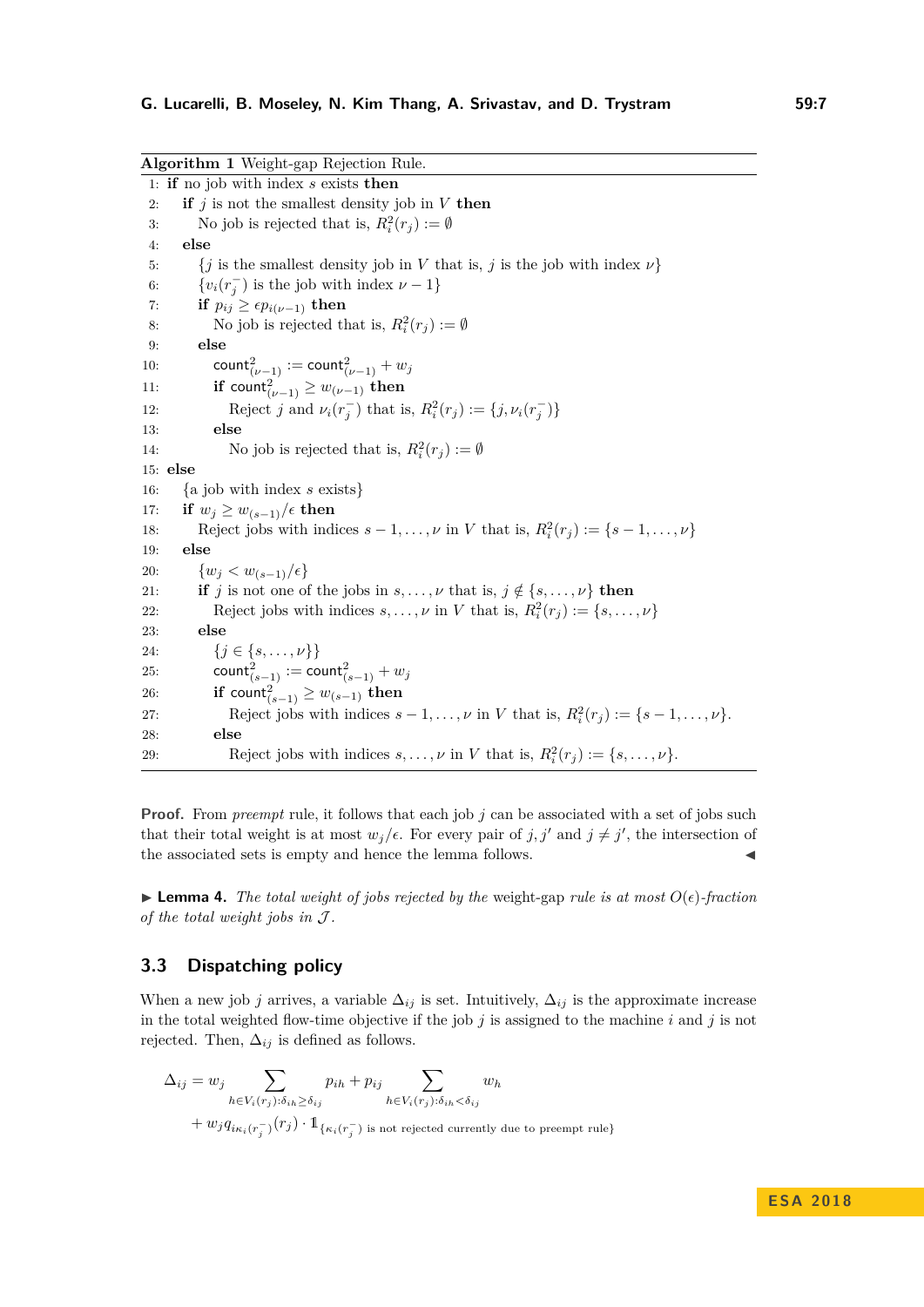## **59:8 Online Non-Preemptive Scheduling to Minimize Weighted Flow-time**

$$
- q_{i\kappa_i(r_j^-)}(r_j) \cdot \sum_{h \in U_i(r_j) \setminus \{j\}} w_h \cdot 1\!\!1_{\{\kappa_i(r_j^-)\text{ is currently rejected due to the preempt rule}\}}
$$

The first term corresponds to the flow-time of the new job *j* due to waiting on jobs with higher density than  $\delta_{ij}$  in  $V_i(r_j)$ . The second term corresponds to the delay of the jobs in  $V_i(r_j)$  with smaller density than  $\delta_{ij}$ . The third and the fourth terms give corrections depending on whether job  $\kappa_i(r_j^-)$  is rejected due to the *preempt* rule.

We now describe the dispatching policy of jobs to machines. At the arrival time of a job *j*, we hypothetically assign *j* to every machine *i* and compute the variables  $\alpha_{ij}$ . Finally, we assign *j* to the machine that minimizes  $\alpha_{ij}$ . For notional purposes, we put an additional apostrophe to previously defined variables. The additional apostrophe stands for the fact that these variables correspond to the case where we hypothetically assign *j* to *i*. For example,  $R_i^{2'}(r_j)$  denote the set of rejected jobs due to the *weight-gap rule* when *j* is hypothetically assigned to *i*. Similarly,  $W_i'(r_j)$  denote the function  $W_i$  at  $r_j$  in the case if *j* is assigned to *i*. Further, let  $\rho = \rho_{ij}$  be an index of a job in  $V_i(r_j^-)$  such that the following two inequalities hold simultaneously:

$$
\sum_{h=\rho}^{|V_i(r_j^-)|} w_h \le W_i'(r_j) < \sum_{h=(\rho-1)}^{|V_i(r_j^-)|} w_h
$$

The variable  $\alpha_{ij}$  is computed for each machine *i* as follows:

$$
\alpha_{ij} = \frac{20w_j p_{ij}}{\epsilon} + w_j \sum_{h \in V_i(r_j^-):\delta_{ih} \ge \delta_{ij}} p_{ih} + w_j p_{ij} + p_{ij} \sum_{h \in V_i(r_j^-):\delta_{ij} > \delta_{ih}} w_{ih} - n_{ij}
$$

where  $n_{ij}$  is defined as follows.

$$
n_{ij} = w_j \left( \sum_{h \in V_i(r_j^-): \delta_{i\rho} \ge \delta_{ih}} p_h + \left( W'_i(r_j) - \sum_{h \in V_i(r_j^-): \delta_{i\rho} \ge \delta_{ih}} w_h \right) \frac{p_{i,(\rho-1)}}{w_{(\rho-1)}} \right)
$$
  
\n
$$
n_{ij} = w_j \sum_{h \in R_i'^2(r_j)} p_{ih}
$$
  
\n
$$
n_{ij} = p_{ij} \sum_{h \in R_i'^2(r_j)} w_h + \epsilon^2 W'_i(r_j) p_{ij}
$$
  
\n
$$
n_{ij} = p_{ij} \sum_{h \in R_i'^2(r_j)} w_h + \epsilon^2 W'_i(r_j) p_{ij}
$$
  
\notherwise.

The algorithm assigns *j* to machine  $i^* = \arg \min_{i \in \mathcal{M}} \alpha_{ij}$ .

## <span id="page-7-0"></span>**3.4 Dual variables**

Suppose job  $j$  is assigned to machine  $i$ . Assume  $L_j$  represents the last time  $t$  such that  $j$  is in  $U_i(t)$ . Informally,  $L_j$  is the time at which *j* is removed from the queue of the machine *i*. Note that  $j$  can be removed from  $U_i(t)$  due to three following reasons:

<span id="page-7-3"></span>**1.** If *j* has being scheduled for  $p_{ij}$  time units on machine *i* then  $L_i = C_j$ 

- <span id="page-7-1"></span>**2.** If *j* is rejected due to *preempt* rule
- <span id="page-7-2"></span>**3.** If *j* is rejected due to *weight-gap* rule.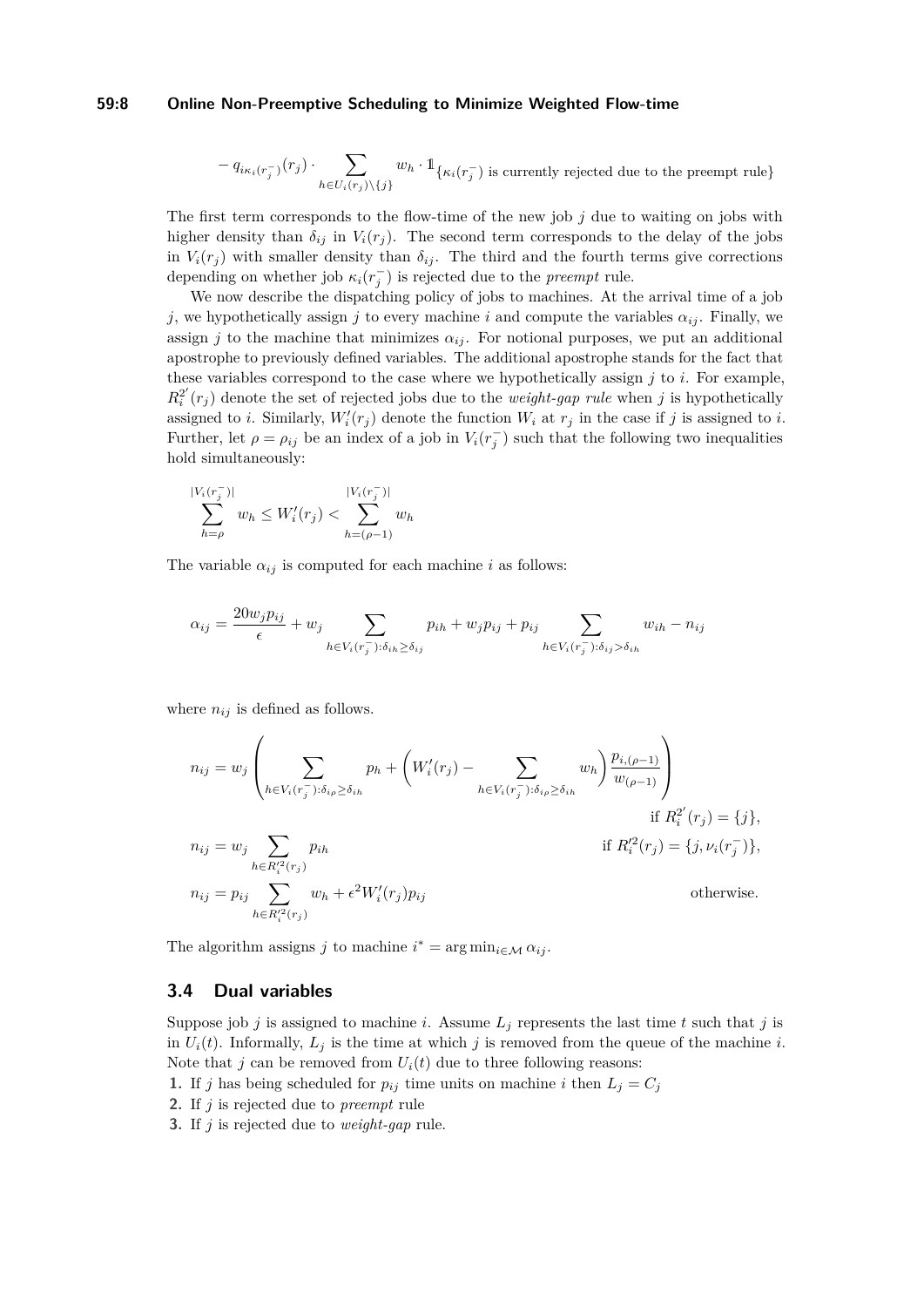#### **G. Lucarelli, B. Moseley, N. Kim Thang, A. Srivastav, and D. Trystram 59:9**

In cases [2](#page-7-1) and [3,](#page-7-2) *j* is rejected due to the arrival of some job, denoted by  $\text{rej}(j)$ . Recall that  $R_i^1(r_j, L_j)$  is the set of jobs that are rejected due to *preempt rule* during the interval  $(r_j, L_j)$ on machine *i*. Note that those jobs cause a decrease in the flow of *j*. Observe that  $R_i^1(r_j, L_j)$ contains *j* if *j* is rejected due to the *preempt* rule. We define the *definitive completion* time, denoted by  $C_j$ , of a job  $j$  as follows.

**1.** If *j* is not rejected due to the *weight-gap* rule (corresponds to cases [1](#page-7-3) and [2\)](#page-7-1) .

$$
\widetilde{C}_j = L_j + \sum_{h \in R_i^1(r_j, L_j)} q_{ih}(r_{\text{rej}(h)})
$$
\n(8)

**2.** If *j* is rejected due to the *weight-gap* rule on the arrival of some job other than *j* that is,  $r_{j'}$  where  $j' \neq j$ 

$$
\widetilde{C}_j = L_j + \sum_{h \in R_i^1(r_j, L_j)} q_{ih}(r_{\text{rej}(h)}) + \sum_{h \in U_i(L_j): \delta_{ih} \ge \delta_{ij}} q_{ih}(L_j) + \sum_{h \in R_i^2(r_{\text{rej}(j)}) : \delta_{ih} \ge \delta_{ij}} p_{ih}
$$
(9)

**3.** If *j* is immediately rejected (i.e.,  $j \in R_i^2(r_j)$ ) and job  $\nu_i(r_j^-)$  is also rejected due to the arrival of *j*.

$$
\widetilde{C}_j = L_j + p_{ij} + \sum_{h \in U_i(L_j)} q_{ih}(L_j) \tag{10}
$$

**4.** If *j* is immediately rejected and it is the only job rejected due to the *weight gap* rule at  $r_j$ . Denote  $\rho = \rho_{ij}$ .

$$
\widetilde{C}_{j} = L_{j} + p_{ij} + \sum_{h \in V_{i}(L_{j}^{-}) : \delta_{ih} > \delta_{i(\rho-1)}} p_{ih}
$$
\n
$$
+ \left(1 - \frac{W_{i}(L_{j}) - \sum_{h \in V_{i}(L_{j}^{-}) : \delta_{ip} \ge \delta_{ih}} w_{h}}{w_{(\rho-1)}}\right) p_{i(\rho-1)} + q_{i\kappa_{i}(L_{j})}(L_{j}). \mathbb{1}_{\{R_{i}^{1}(L_{j}) = \emptyset\}} \tag{11}
$$

This completes the description of the *definitive completion time*.

Let  $Q_i(t)$  denote the set of jobs that have not been definitely completed that is

 $Q_i(t) := \{j : j \text{ has been assigned to } i, t < \tilde{C}_j\}.$ 

Next, we define the notion of *artificial fractional weight* of a job  $j \in Q_i(t)$ ,

$$
w_j^f(t) = \begin{cases} w_j & \text{if } r_j \le t \le \widetilde{C}_j - p_{ij} \\ w_j \left( \frac{\widetilde{C}_j - t}{p_{ij}} \right) & \text{if } \widetilde{C}_j - p_{ij} < t < \widetilde{C}_j \end{cases}
$$

Now, we have all the necessary tools to set dual variables. At the arrival of job *j*, set

$$
\alpha_j = \left(\frac{\epsilon}{1+\epsilon}\right) \min_{i \in \mathcal{M}} \alpha_{ij}
$$

and never change this value again. The second dual variable  $\beta_{it}$  is set to

$$
\frac{\epsilon}{(1+\epsilon)(1+\epsilon^2)}\sum_{h\in Q_i(t)}w_h^f(t)
$$

Let  $Q_i^R(t) \subseteq Q_i(t)$  be the set of jobs that are rejected due to the *weight-gap rule* and are not yet definitively completed until time *t*.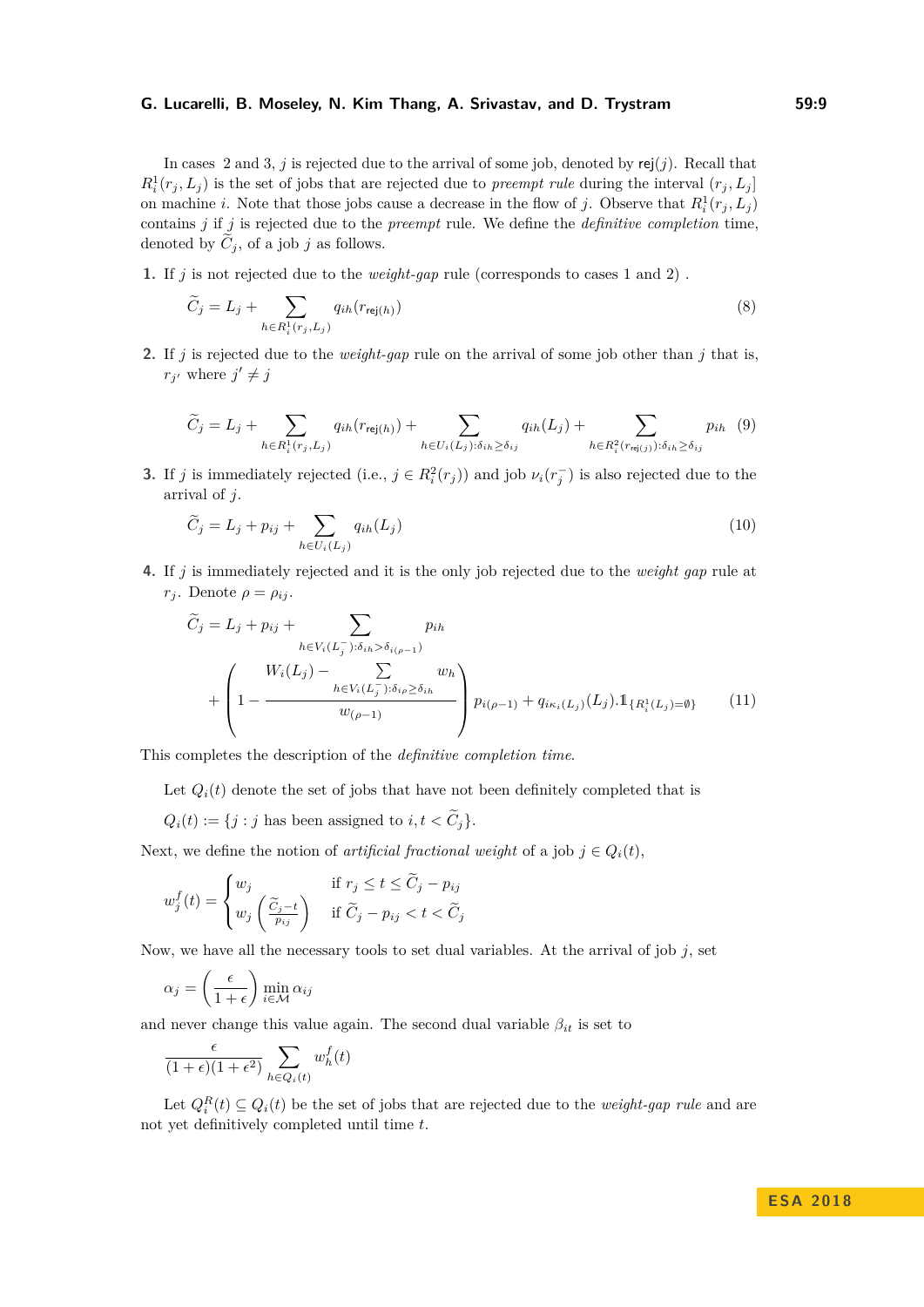#### **59:10 Online Non-Preemptive Scheduling to Minimize Weighted Flow-time**

**Lemma 5.** For fixed time *t*,  $\beta_{it}$  may only increase as new jobs arrive and some old jobs *might get rejected.*

Observe that above lemma holds as jobs are removed from  $Q_i(t)$  only after their *definitive completion time*. Thus a job that might have already completed its execution on a machine or rejected, can still be present in the  $Q_i(t)$ . During the analysis, we will show that the dual constraint corresponding to job *j* are feasible at  $r_j$ . Since  $\beta_{it}$  only increases with respect to the arrival of new jobs, the feasibility holds for all  $t \geq r_j$ .

# **4 Analysis**

We present first two technical lemmas which are important for the analysis of our primal-dual algorithm. In Lemma [6,](#page-9-0) we relate the weight of rejected jobs in  $Q_i^R(t)$  to the weight of jobs pending in  $U_i(t)$ . This will help us in proving the feasibility of dual constraints in Lemma [9,](#page-11-11) Lemma [10](#page-11-12) and Lemma [11.](#page-11-13) In Lemma [7,](#page-9-1) we show that the negative parts in the definition of  $\alpha_j$ <sup>g</sup> are relatively small. This will help us to bound the value of the dual objective.

<span id="page-9-0"></span>**Lemma 6.** Let 
$$
\kappa = \kappa_i(t)
$$
. For any machine *i* and any time *t*, it holds that  $\frac{w_{\kappa}}{p_{i\kappa}}q_{i\kappa}(t) +$   

$$
\sum_{h \in V_i(t)} w_h^f(t) - W_i(t) \leq \frac{1}{\epsilon} \sum_{h \in Q_i^R(t)} w_h(t).
$$

**Proof.** We prove by induction on the arrival of jobs. The base case when no job has been released, holds trivially. Assume that the above inequality holds for every time *t*, before the arrival of job *j* on machine *i*, we show that it holds after *j* arrives. We split the proof into two cases depending upon if *j* is immediately rejected or not. The rest of the proof is omitted due to space constraints.

<span id="page-9-1"></span>**Lemma 7.** Let  $J_i(t)$  denote the set of jobs dispatched to machine *i* until the time *t* that is,  $J(i) = \bigcup$  $\bigcup_{t' \leq t} U_i(t')$ . Then the following inequality holds at all time and for all  $i \in \mathcal{M}$ 

$$
\mathcal{D}^1 - \mathcal{D}^2 \le \mathcal{B}^1 + \mathcal{B}^2 + \mathcal{B}^3 \tag{12}
$$

*where*

$$
\mathcal{D}^{1} = \sum_{j \in J_{i}(t) \backslash R_{i}^{2}(r_{j})} \left( \epsilon^{2} W_{i}(r_{j}) p_{ij} - w_{j} p_{i, \nu_{i}(r_{j}^{-})} \cdot 1_{\{j = \nu_{i}(r_{j}) \text{ and } p_{j} < \epsilon p_{i \nu_{i}(r_{j}^{-})}\}} \right),
$$
\n
$$
\mathcal{D}^{2} = \sum_{j \in R_{i}^{2}(r_{j})} \left( w_{j} p_{i, \nu_{i}(r_{j})} \cdot 1_{\{|R_{i}^{2}(r_{j})| = 1\}} + w_{\nu_{i}(r_{j}^{-})} p_{i, \nu_{i}(r_{j}^{-})} \cdot 1_{\{|R_{i}^{2}(r_{j})| > 1\}} \right),
$$
\n
$$
\mathcal{B}^{1} = \sum_{j \in R_{i}^{2}(0, t)} w_{j} p_{ij}, \quad \mathcal{B}^{2} = \sum_{j \in J_{i}(t) \backslash \{R_{i}^{2}(0, t) \cup U_{i}(t)\}} w_{j} p_{ij} + \epsilon W_{i}(t) p_{i, \nu_{i}(t)} \text{ and}
$$
\n
$$
\mathcal{B}^{3} = \sum_{j \in J_{i}(t)} w_{j} p_{ij} / \epsilon.
$$

**Proof.** The proof is omitted due to space constraints.

▶ Corollary 8. Let  $J_i \subseteq \mathcal{J}$  be the set of jobs dispatched to machine *i* that  $J_i = \bigcup$  $\bigcup_{t\geq 0} U_i(t)$ . *Then the following inequality holds for every machine*  $i \in \mathcal{M}$ ,

$$
\sum_{j \in \mathcal{J}_i \setminus R_i^2(r_j)} \epsilon^2 W_i(r_j) p_{ij} \le \left(\frac{5}{\epsilon}\right) \sum_{j \in \mathcal{J}_i} w_j p_{ij}
$$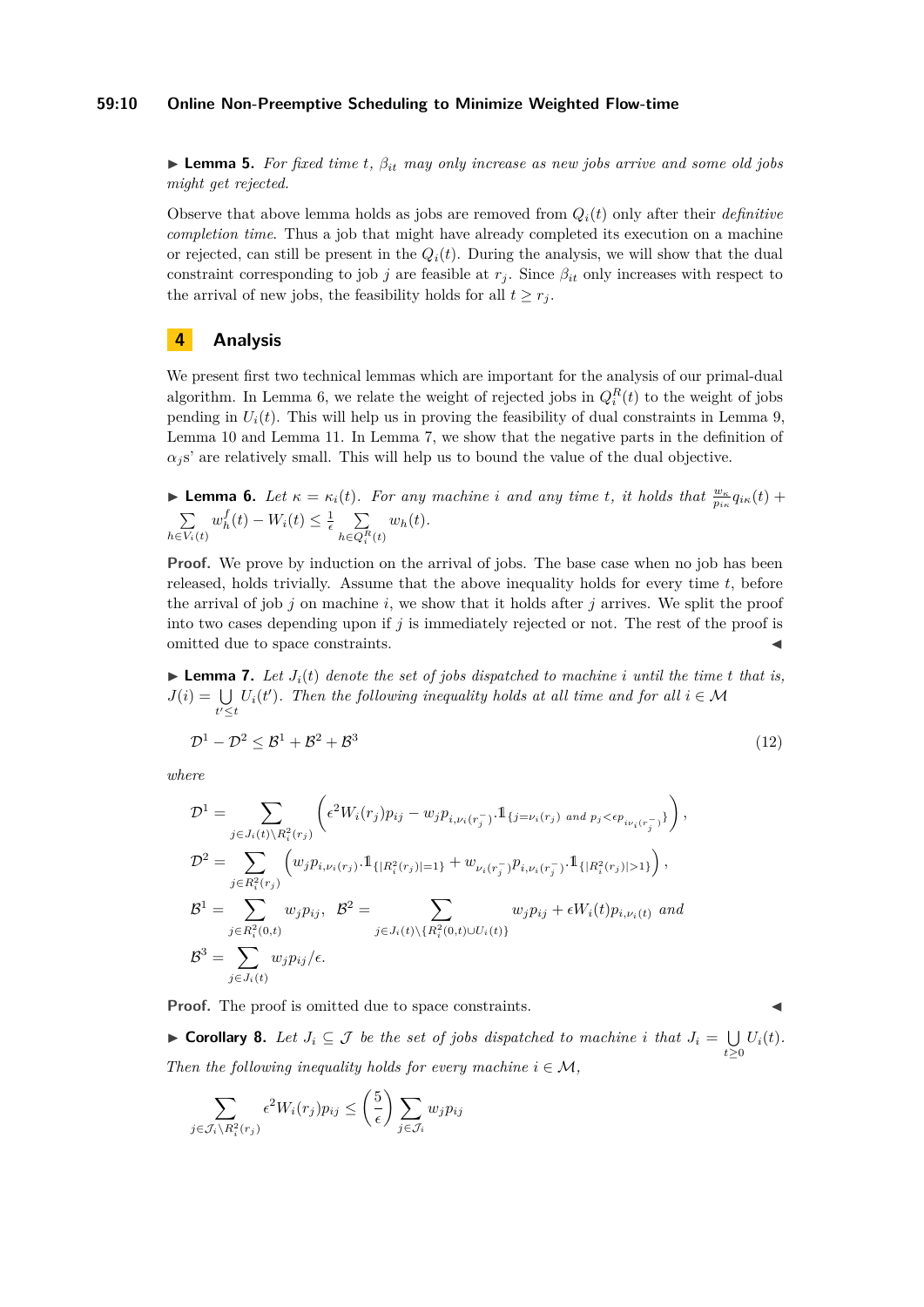## **G. Lucarelli, B. Moseley, N. Kim Thang, A. Srivastav, and D. Trystram 59:11**

**Proof.** From Lemma [7,](#page-9-1) it immediately follows that

$$
\sum_{j \in J_i \setminus R_i^2(r_j)} (\epsilon^2 W_i(r_j) p_{ij} - w_j p_{i, \nu_i(r_j^-)} \cdot \mathbb{1}_{\{j = \nu(r_j) \text{ and } p_j < \epsilon p_{i, \nu_i(r_j^-)}\}})
$$
\n
$$
- \sum_{j \in R_i^2(r_j)} \left( w_j p_{i, \nu_i(r_j)} \cdot \mathbb{1}_{\{|R_i^2(r_j)|=1\}} + w_{\nu_i(r_j^-)} p_{i, \nu_i(r_j^-)} \cdot \mathbb{1}_{\{|R_i^2(r_j)|>1\}} \right) \leq \frac{2}{\epsilon} \left( \sum_{j \in J_i} w_j p_{ij} \right)
$$

Rearranging the terms, we get

$$
\epsilon^2 \sum_{j \in J_i \backslash R_i^2(r_j)} W_i(r_j) p_{ij}
$$
\n
$$
- \sum_{j \in R_i^2(r_j)} \left( w_j p_{i, \nu_i(r_j)} . \mathbb{1}_{\{|R_i^2(r_j)|=1\}} + w_{\nu_i(r_j^-)} p_{i, \nu_i(r_j^-)} . \mathbb{1}_{\{|R_i^2(r_j)|>1\}} \right)
$$
\n
$$
\leq \frac{2}{\epsilon} \left( \sum_{j \in J_i} w_j p_{ij} \right) + \sum_{j \in J_i \backslash R_i^2(r_j)} w_j p_{i, v_i(r_j^-)} . \mathbb{1}_{\{j=v(r_j) \text{ and } p_j < \epsilon p_{i v_i(r_j^-)}\}}
$$
\n
$$
\leq \frac{2}{\epsilon} \left( \sum_{j \in J_i} w_j p_{ij} \right) + \sum_{h \in J_i} p_{ih} \sum_{j \in J_i : j=v(r_j), h=v(r_j^-)} w_j
$$
\n
$$
\leq \frac{2}{\epsilon} \left( \sum_{j \in J_i} w_j p_{ij} \right) + \sum_{h \in J_i} p_{ih} w_h / \epsilon
$$

since count $h^2 < w_h / \epsilon$ , otherwise *h* is rejected due to Line [12](#page-6-1) in Algorithm [1](#page-6-0)

$$
\leq \frac{3}{\epsilon} \left( \sum_{j \in J_i} w_j p_{ij} \right)
$$

Rearranging the terms again, we get

$$
\epsilon^{2} \sum_{j \in J_{i} \backslash R_{i}^{2}(r_{j})} W_{i}(r_{j}) p_{ij}
$$
\n
$$
\leq \frac{3}{\epsilon} \left( \sum_{j \in J_{i}} w_{j} p_{j} \right) + \sum_{j \in R_{i}^{2}(r_{j})} \left( w_{j} p_{i, \nu_{i}(r_{j})} . \mathbb{1}_{\{|R_{i}^{2}(r_{j})| = 1\}} + w_{\nu_{i}(r_{j}^{-})} p_{i, \nu_{i}(r_{j}^{-})} . \mathbb{1}_{\{|R_{i}^{2}(r_{j})| > 1\}} \right)
$$
\n
$$
\leq \frac{4}{\epsilon} \left( \sum_{j \in J_{i}} w_{j} p_{j} \right) + \sum_{j \in R_{i}^{2}(r_{j})} \left( w_{j} p_{i, \nu_{i}(r_{j})} . \mathbb{1}_{\{|R_{i}^{2}(r_{j})| = 1\}} \right) \text{ since } R_{i}^{2}(r_{j}) = \{j, \nu_{i}(r_{j}^{-})\}
$$
\n
$$
\leq \frac{4}{\epsilon} \left( \sum_{j \in J_{i}} w_{j} p_{j} \right) + \sum_{h \in J_{i}} p_{ih} \sum_{j \in J_{i}: h = \nu_{i}(r_{j}^{-}) = \nu_{i}(r_{j})} w_{j}
$$
\n
$$
\leq \frac{5}{\epsilon} \left( \sum_{j \in J_{i}} w_{j} p_{j} \right)
$$

The last inequality holds since  $\text{count}_h^2 < w_h/\epsilon$ , otherwise *h* is rejected in Line [27](#page-6-2) in Algorithm [1.](#page-6-0) Thus, the corollary follows.  $\blacktriangleleft$ 

## **E S A 2 0 1 8**